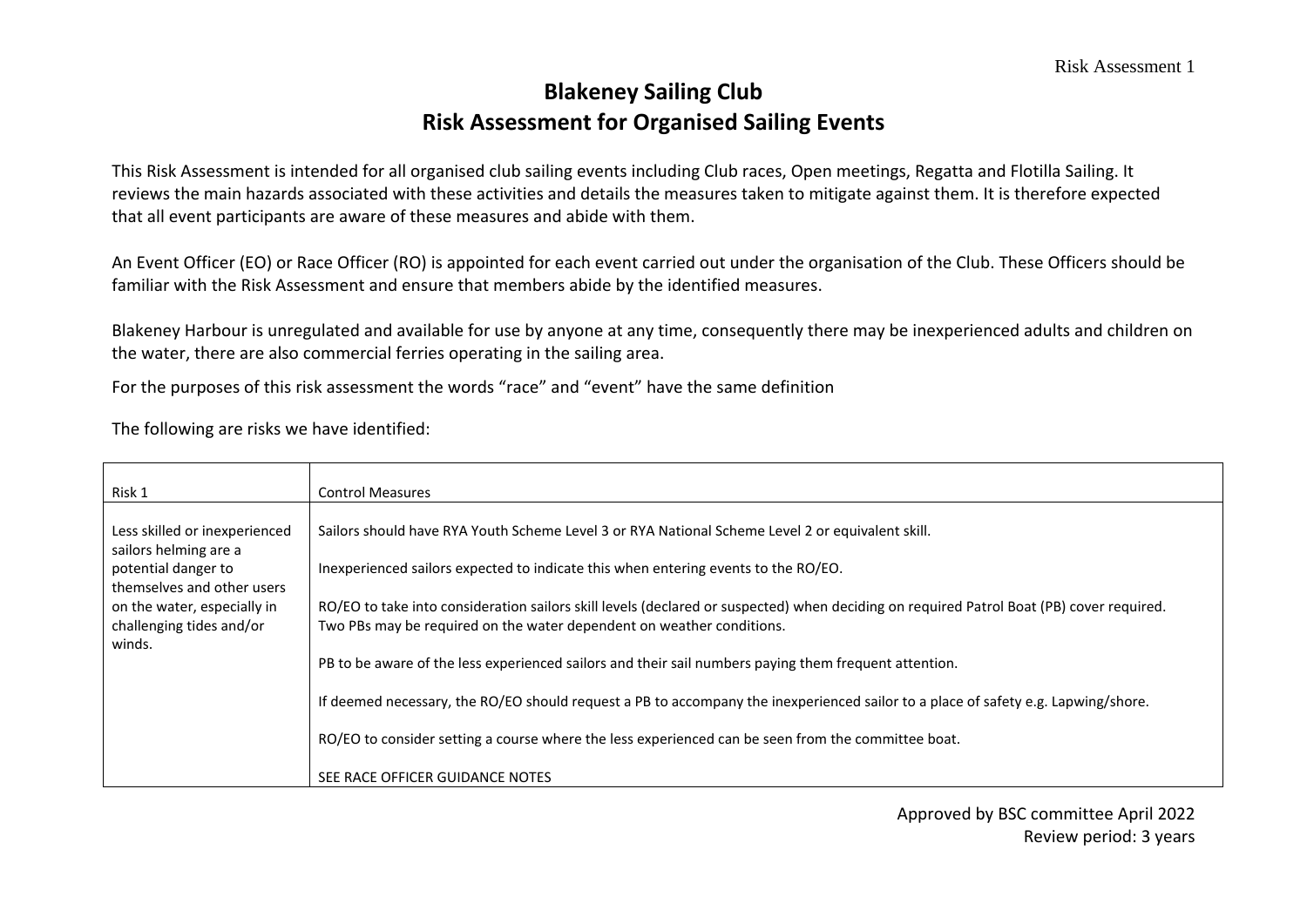| Risk 2                                                           | Control Measures                                                                                                                  |
|------------------------------------------------------------------|-----------------------------------------------------------------------------------------------------------------------------------|
| Youth Members (under<br>18 years) are a potential                | As for less skilled or inexperienced members listed in Risk 1 above.                                                              |
| danger to themselves and<br>other users on the water until       | RO/EOs to arrange shadowing of a Youth Member for two/three events until adequate skill/experience is attained.                   |
| skill levels attained, especially<br>in challenging tides and/or | RO/EOs to arrange shadowing of a Youth Member in more challenging winds/tides events until adequate skill/experience is attained. |
| winds.                                                           |                                                                                                                                   |

| Risk 3                                                        | <b>Control Measures</b>                                                                                                                                 |
|---------------------------------------------------------------|---------------------------------------------------------------------------------------------------------------------------------------------------------|
| Medical emergency, such as a<br>heart attack/stroke or other  | First aid/CPR to be administered as necessary if suitably qualified volunteer available.                                                                |
| life-threatening events, to a<br>sailor, PB crews or RO/PB on | RO/EO to be in VHF radio contact with PB using VHF radios to control incident.                                                                          |
| the water.                                                    | RO/EO to contact emergency services if required using VHF radio (using Channel 16) or mobile phone (see note 1).                                        |
|                                                               | RO/EO to contact next of kin - list kept in Club Hut for members and visitor's details on Temporary membership/Open Meeting and Regatta<br>entry forms. |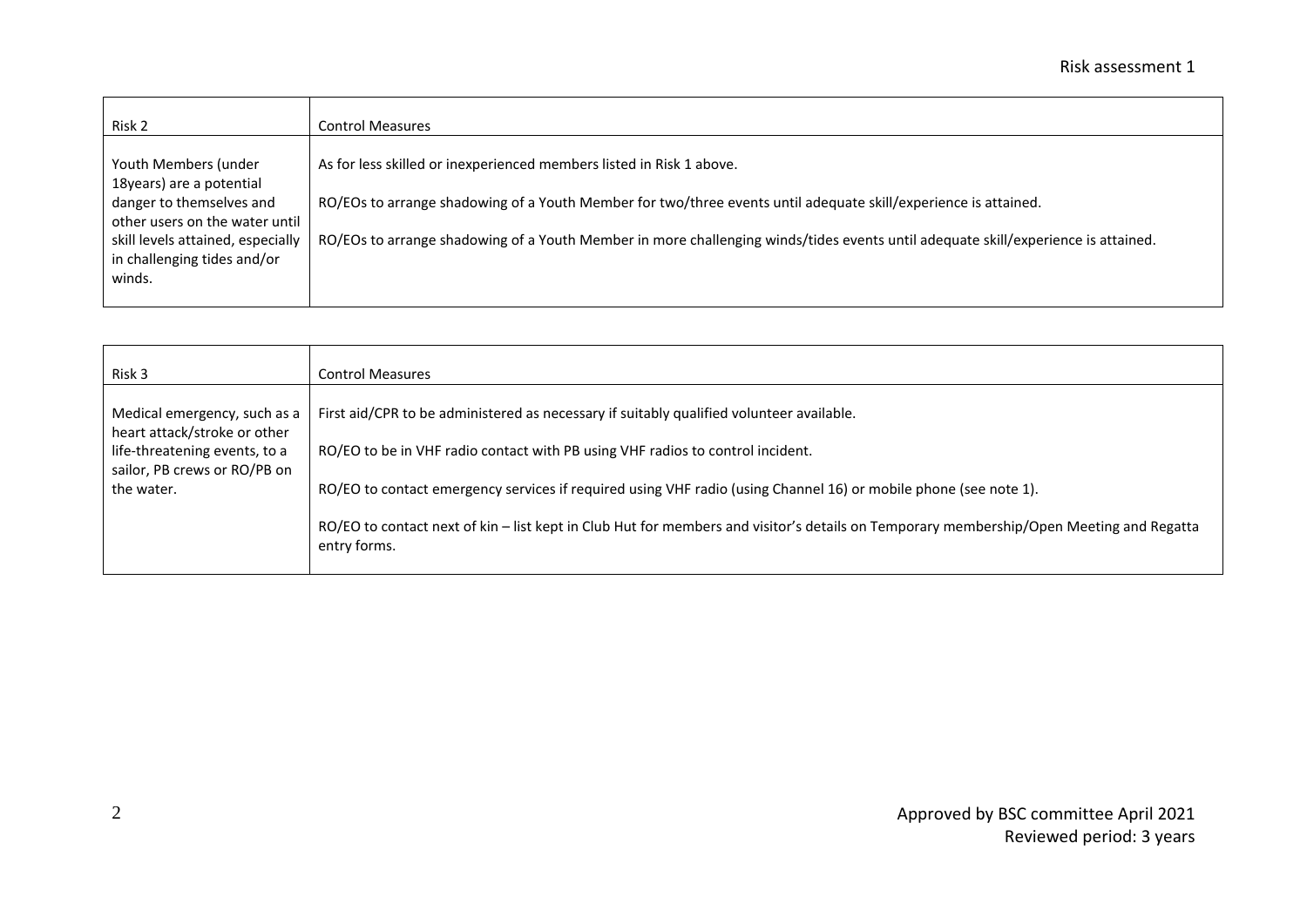| Risk 4                                                                 | <b>Control Measures</b>                                                                                                                                                            |
|------------------------------------------------------------------------|------------------------------------------------------------------------------------------------------------------------------------------------------------------------------------|
| Capsize or falling overboard<br>resulting in drowning/brain<br>damage. | Personal buoyancy is to be worn at all times when on the water, specifically this includes helms and crews in dinghies, RO/EOs and<br>assistants on Lapwing and PB helm and crews. |
|                                                                        | RO/EO to ensure adequate PB cover. RO/EO and PBs to be in radio contact. EO to know how to contact emergency services if required.                                                 |
|                                                                        | Crew of PB not to enter water unnecessarily thereby creating further risk.                                                                                                         |
|                                                                        | First aid/CPR to be administered as necessary.                                                                                                                                     |

| Risk 5                                                  | <b>Control Measures</b>                                                                         |
|---------------------------------------------------------|-------------------------------------------------------------------------------------------------|
| Capsize resulting in crew<br>trapped under boat causing | PB to carry rescue knife/bolt croppers for cutting ropes/cables if crew trapped.                |
| drowning/brain damage.                                  | Crew of PB not to enter water unnecessarily thereby creating further risk.                      |
|                                                         | Sailors to ensure proper clothing worn and boat equipment and fittings do not present a hazard. |

| Risk 6                                                    | <b>Control Measures</b>                                                                                                      |
|-----------------------------------------------------------|------------------------------------------------------------------------------------------------------------------------------|
|                                                           | First Aid kit available on PB and Lapwing for emergency use.                                                                 |
| Injury through collision with<br>other watercraft causing | Helms and crews to ensure that they are competent enough to take avoiding action and do not present a hazard to other craft. |
| concussion, cuts, bruises or<br>other injury.             | The International Regulations for Preventing Collisions at Sea to be obeyed by all sailors.                                  |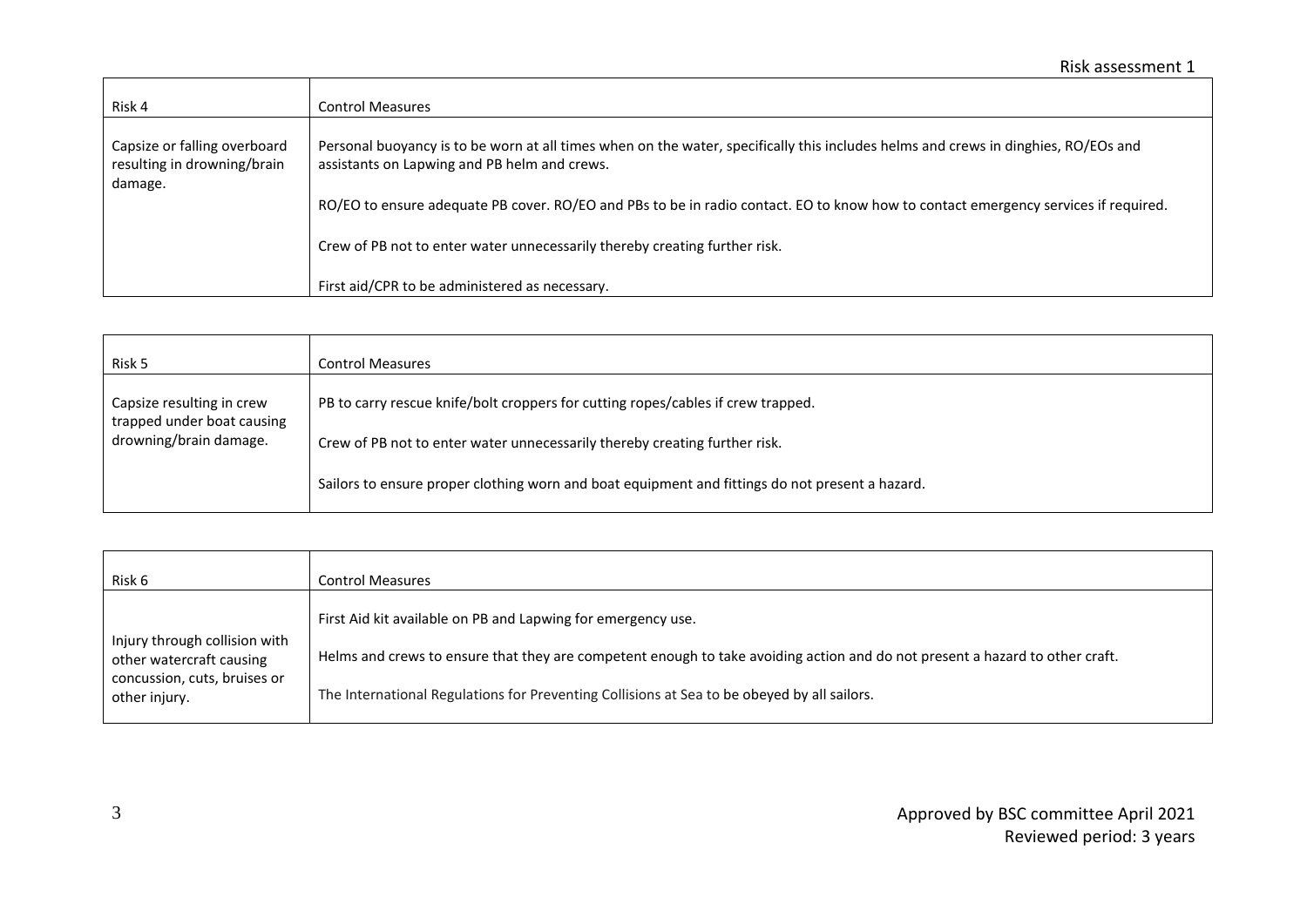| Risk 7                                                                           | <b>Control Measures</b>                                                                                                                                            |
|----------------------------------------------------------------------------------|--------------------------------------------------------------------------------------------------------------------------------------------------------------------|
| Injury through being struck<br>on the head by boom.<br>causing concussion, cuts, | First Aid kit available on PB and Lapwing for emergency use.<br>Inexperienced sailors or those with at risk medical condition to consider wearing head protection. |
| bruises or other injury.                                                         |                                                                                                                                                                    |

| Risk 8                        | <b>Control Measures</b>                                                                                                                                            |
|-------------------------------|--------------------------------------------------------------------------------------------------------------------------------------------------------------------|
|                               | Appropriate clothing to be worn by all sailors and PB crews- during the period 1 <sup>st</sup> October to 31 <sup>st</sup> May dry suit or wetsuit should be worn. |
| Hypothermia from immersion    |                                                                                                                                                                    |
| or exposure causing loss of   | PB in attendance. 'Space blankets' available on PB and Lapwing.                                                                                                    |
| limbs, death or other injury. |                                                                                                                                                                    |
|                               | Sailors to ensure own welfare and to retire if affected to a degree that would hinder their recovery from capsize etc.                                             |
|                               |                                                                                                                                                                    |
|                               | EO/RO to be prepared to abandon event and advise return to shore if considered necessary.                                                                          |
|                               |                                                                                                                                                                    |
|                               | See note 2 for further guidance on hypothermia.                                                                                                                    |
|                               |                                                                                                                                                                    |

| Risk 9                       | <b>Control Measures</b>                                                        |
|------------------------------|--------------------------------------------------------------------------------|
|                              |                                                                                |
| Illness due to water         | Sailors to cover cuts with waterproof plasters and seek first aid as required. |
| contamination causing death, |                                                                                |
| sickness or other injury.    | Club members to be aware of potential hazard                                   |
|                              |                                                                                |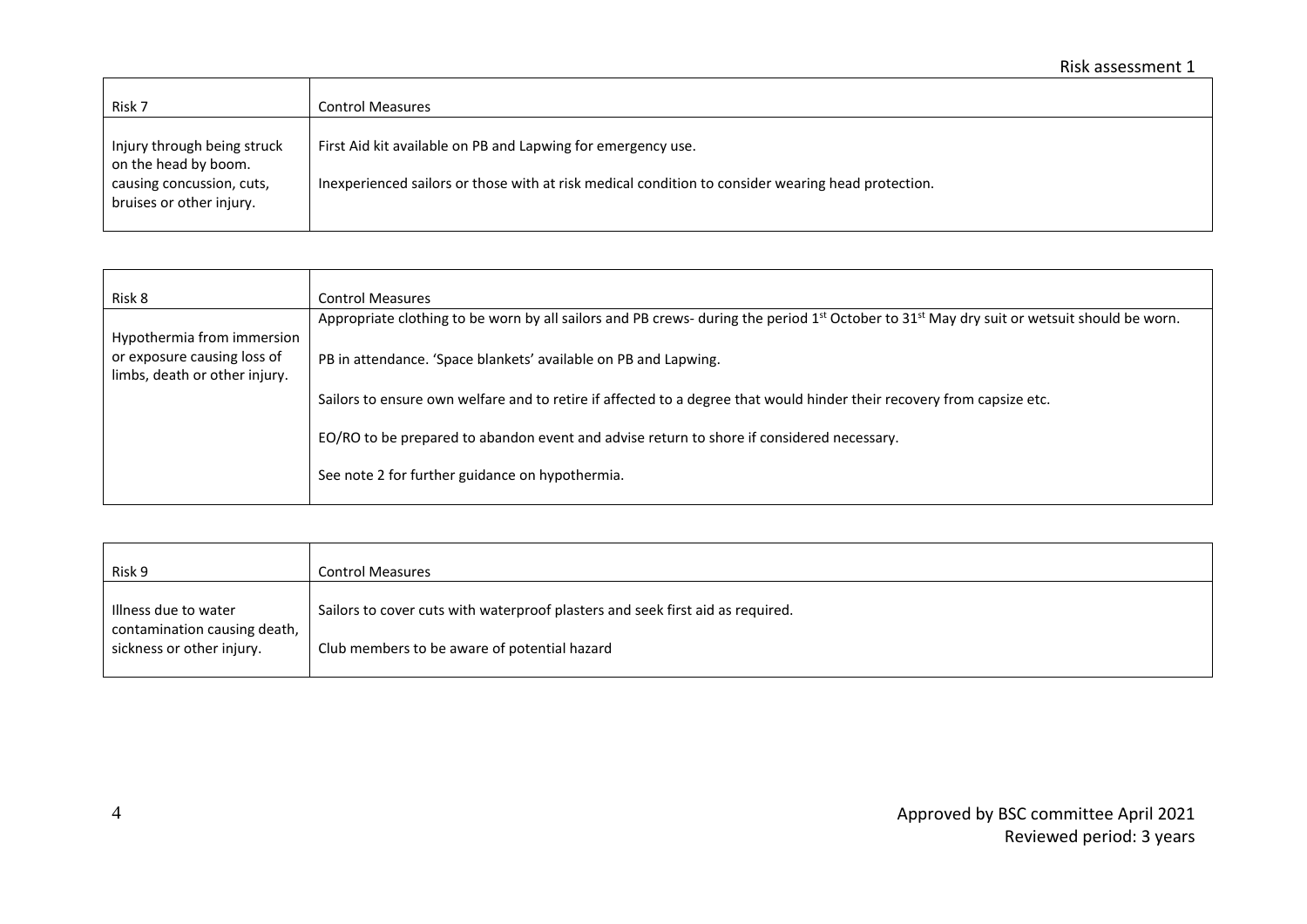| Risk 10                                                                                                             | <b>Control Measures</b>                                                                                                                                                                |
|---------------------------------------------------------------------------------------------------------------------|----------------------------------------------------------------------------------------------------------------------------------------------------------------------------------------|
| Injuries from equipment on<br>boat or slipping on surfaces<br>causing concussion, cuts,<br>bruises or other injury. | Crews to wear appropriate non-slip footwear.<br>Equipment on boats does not present a hazard and non-slip surfaces fitted where appropriate.<br>First Aid equipment on PB and Lapwing. |
|                                                                                                                     |                                                                                                                                                                                        |

| Risk 11                                                                                              | <b>Control Measures</b>                                                                    |
|------------------------------------------------------------------------------------------------------|--------------------------------------------------------------------------------------------|
|                                                                                                      | Sailors and RO/EO maintain look out and warn other members and public in vicinity.         |
| Head, eye or other injuries<br>from contact with booms,<br>flapping sails or mast during<br>rigging. | Ensure boats are unattended for minimum time unless secured so as not to present a hazard. |
|                                                                                                      | Assess level of risk for conditions and consider appropriate actions.                      |
|                                                                                                      | First Aid equipment on PB and club hut.                                                    |

| Risk 12                                                 | <b>Control Measures</b>                                                   |
|---------------------------------------------------------|---------------------------------------------------------------------------|
| Head injuries, fractures,<br>bruising or other Injuries | Sailors and EO to ensure minimum hazards-appropriate footwear to be worn. |
| from slipping/tripping on or<br>falling on the slipway. | Users to remove any unnecessary slipping or tripping hazards.             |
|                                                         | First Aid equipment on PB and club hut.                                   |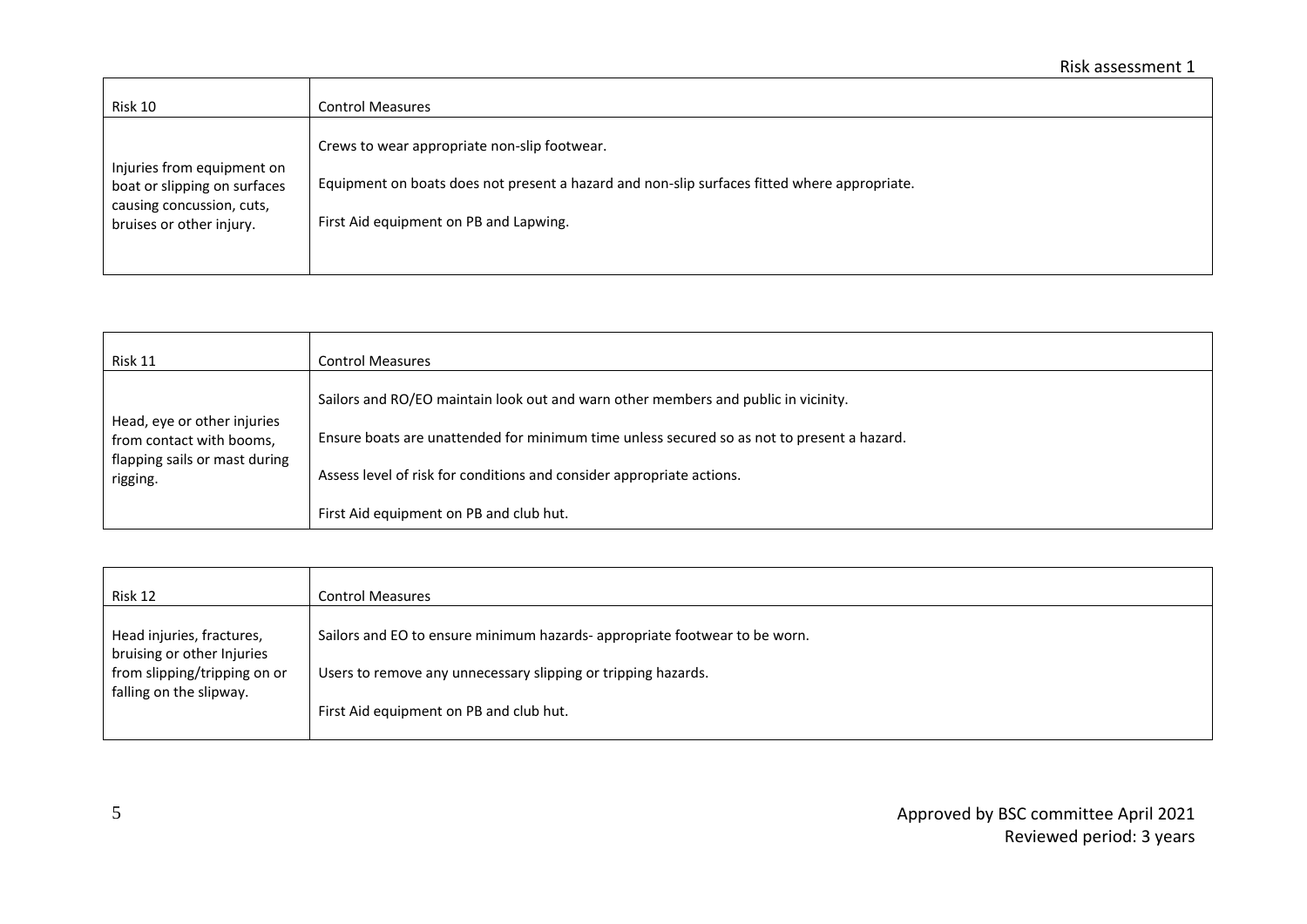| Risk 13                                                                                                                                  | <b>Control Measures</b>                                                                                                                                                                                                                                                                                                                                                 |
|------------------------------------------------------------------------------------------------------------------------------------------|-------------------------------------------------------------------------------------------------------------------------------------------------------------------------------------------------------------------------------------------------------------------------------------------------------------------------------------------------------------------------|
| Capsize resulting in inability<br>to right or stranding of dinghy<br>with crews in water for<br>substantial time causing<br>hypothermia. | Sailors to ensure sufficient buoyancy carried or built in to ensure dinghy floatation in all reasonable circumstances.<br>PB on standby to assist crew with recovery e.g. lifting mast if practicable.<br>PBs to take crew off boats if the risk of hypothermia is evident.<br>Crews to ensure they are familiar with capsize recovery procedures for the craft sailed. |
|                                                                                                                                          | See note 2 for further guidance on hypothermia.                                                                                                                                                                                                                                                                                                                         |

| Risk 14                                                     | <b>Control Measures</b>                                                                   |
|-------------------------------------------------------------|-------------------------------------------------------------------------------------------|
| Dinghy gear failure resulting<br>in inability to manoeuvre  | PB in attendance to give assistance by towing dinghy or removing crew if not practicable. |
| presenting a hazard to other<br>craft resulting in personal | For members not racing, it is recommended they carry an anchor and paddle.                |
| injury.                                                     | First Aid equipment on PB and Lapwing.                                                    |

| Risk 15                                                                                                                                 | <b>Control Measures</b>                                                                                                                                                                                                                                                       |
|-----------------------------------------------------------------------------------------------------------------------------------------|-------------------------------------------------------------------------------------------------------------------------------------------------------------------------------------------------------------------------------------------------------------------------------|
| Unsuitable weather<br>conditions including high<br>wind and lightning strikes<br>causing a number of dinghies<br>to be in difficulties. | RO/EO to cancel/abandon or shorten events as dictated by the weather conditions. Abandonment strongly recommended if lightning<br>prolonged.<br>Helms are responsible for ensuring that they, their crew and boat are suited to the conditions and should retire if in doubt. |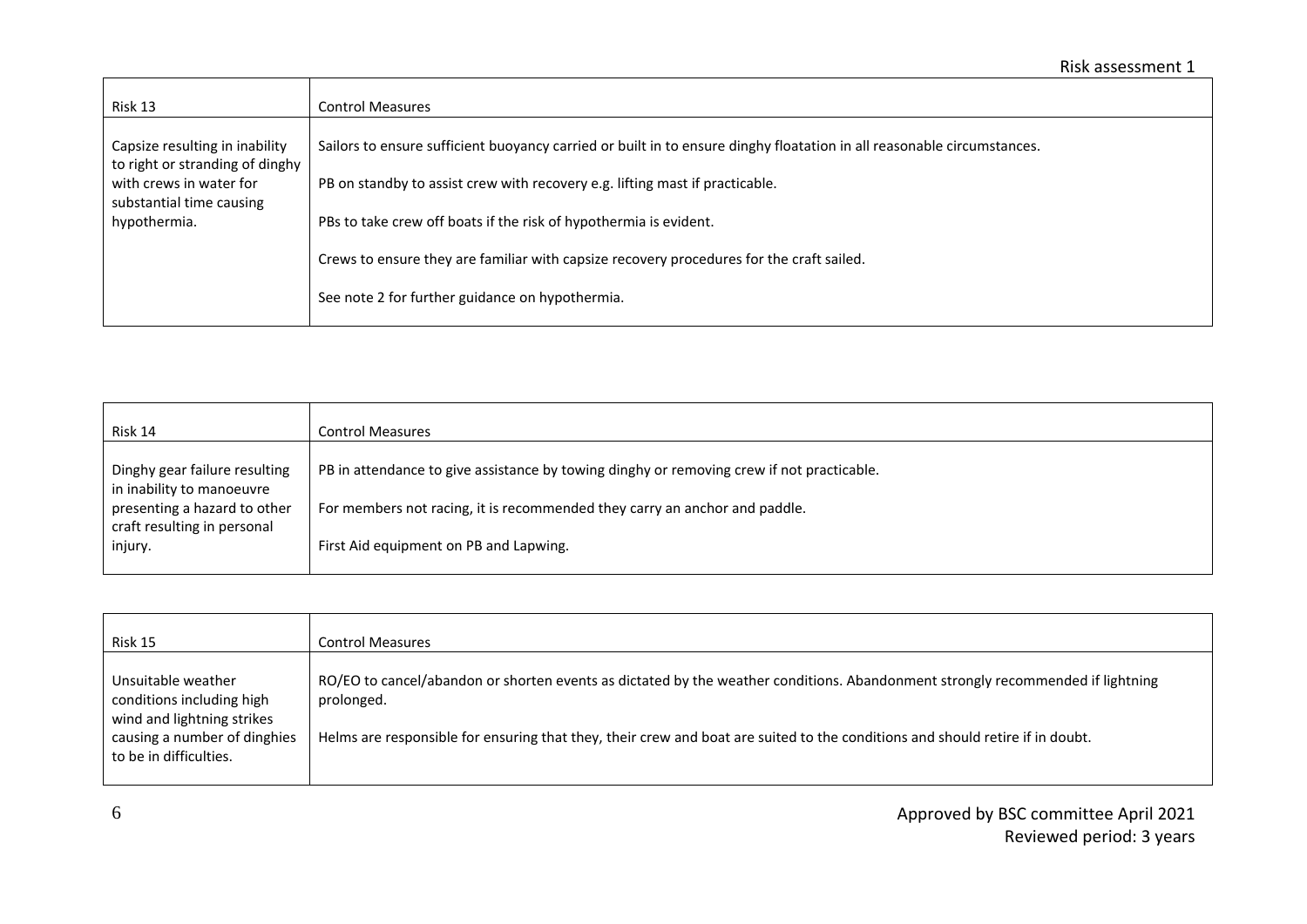| Risk 16                                                                                                 | <b>Control Measures</b>                                                                                                                                                                                                   |
|---------------------------------------------------------------------------------------------------------|---------------------------------------------------------------------------------------------------------------------------------------------------------------------------------------------------------------------------|
| High temperatures and<br>strong sunshine causing<br>heatstroke, sunburn, eye<br>damage or other injury. | High SPF sunscreen, hats and sunglasses with high UV rating to be worn.<br>Exposed skin to be covered and sufficient fluid intake made.<br>Individual to assess level of risk for conditions and take appropriate action. |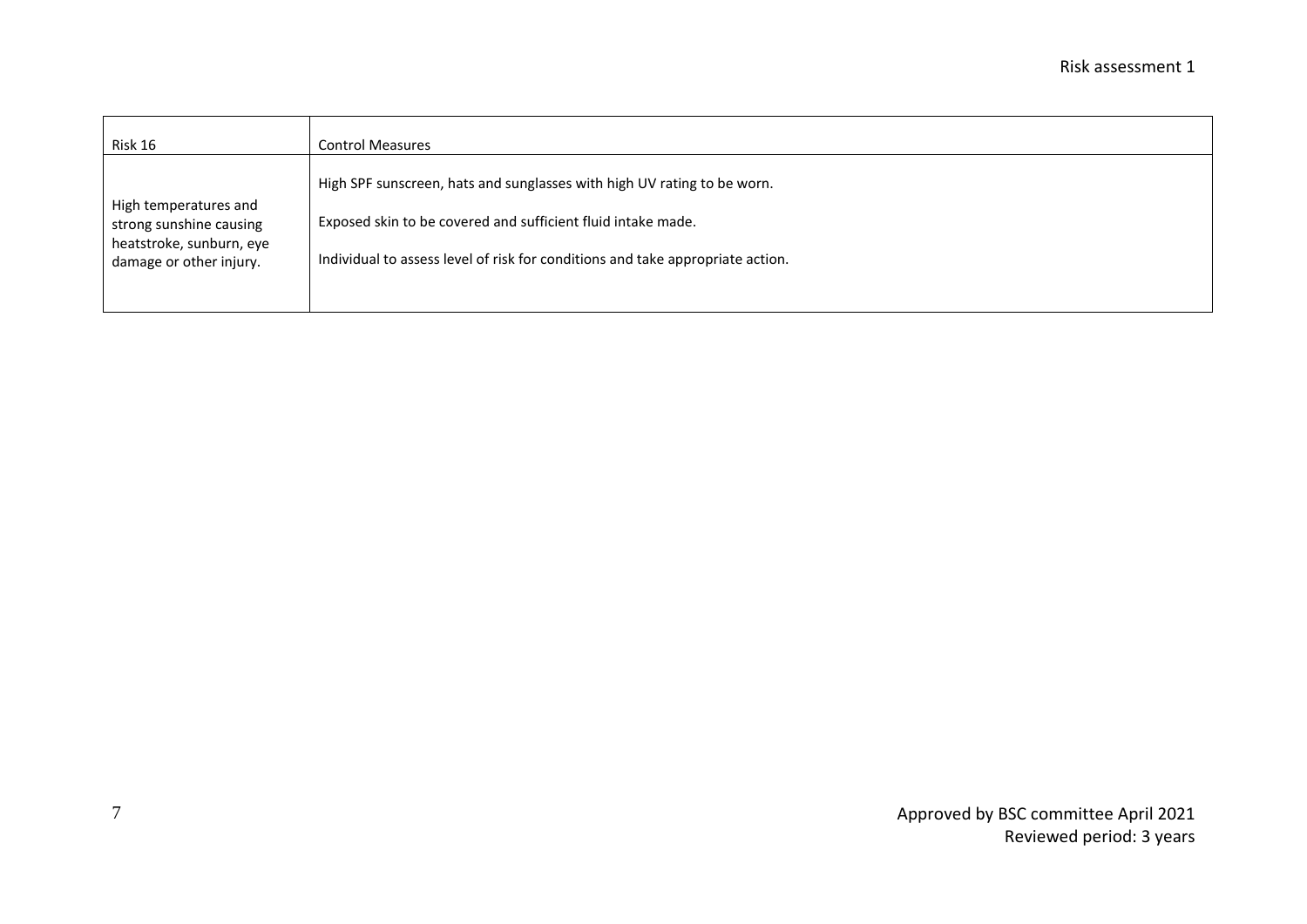## Additional risks identified for Regattas with Bank starts

| Risk 2                                                      | <b>Control Measures</b>                                                                                                        |
|-------------------------------------------------------------|--------------------------------------------------------------------------------------------------------------------------------|
| Boats joining from Morston<br>or late entries from Blakeney | RO/AROs to confirm parents/guardians consent and request retrospective completion of forms.                                    |
| may enter at<br>Cooke's Posts and not                       | RO/AROs to ask entrants who are not club members if they have the necessary skills and insurance.                              |
| complete entry forms<br>resulting in less experienced       | RO and PBs to liaise regarding any sailors who might be considered at risk.                                                    |
| sailors being missed.                                       | All participants encouraged to be aware of sailors who might be in need of help and to offer such assistance as they are able. |